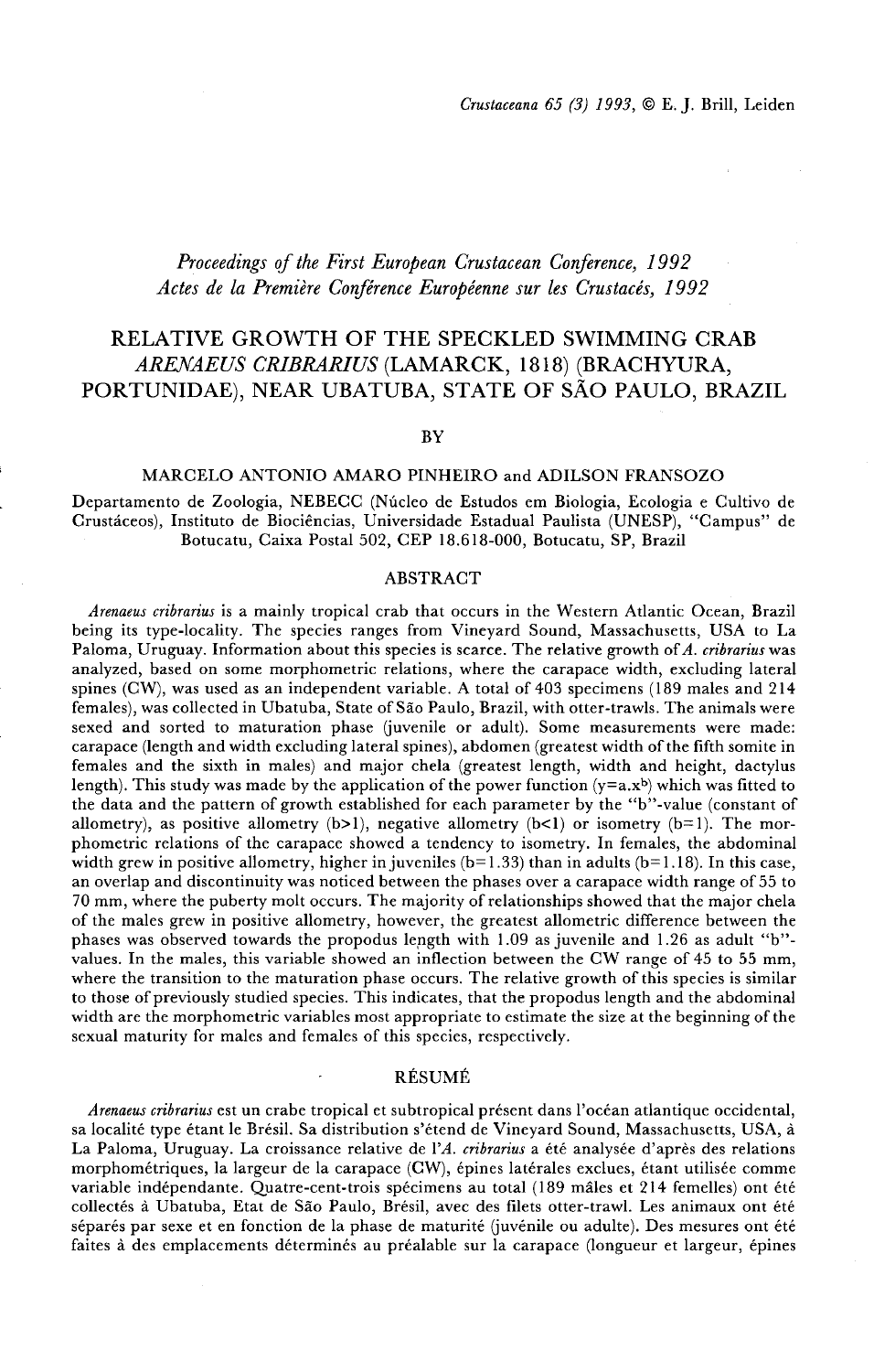#### 378 MARCELO ANTONIO AMARO PINHEIRO & ADILSON FRANSOZO

excluses), abdomen (plus grande largeur du cinquième somite chez la femelle et du sixième chez le male), et grande pinee (plus grande longueur, largeur, hauteur, et longueur du dactyle). Cette étude a été faite par application de la fonction de puissance  $(y=a.x^b)$  ajustée aux données et au modèle de croissance établi pour chaque paramètre selon la valeur de "b" (constant d'allométrie). Les relations morphométriques de la carapace ont montré une tendance à l'isométrie. Chez les femelles, la largeur de l'abdomen présentait une allométrie positive, avec un grade plus élevé chez les juvéniles (b=1,33) que chez les adultes (b=1,18). Dans ce cas, une chevauchement et une discontinuité ont été observés entre les phases (55<CW<70 mm) où se produit la mue de puberté. La majorité des relations ont montré que le grand chélipède croissant suivant une allométrie positive. La plus grande différence allométrique entre les phases a cependant été observée pour la longueur du propode, avec des valeurs de "b" égale respectivement à 1,09 chez les juvéniles et à 1,26 chez les adultes. Chez les males, cette variable a montre une inflexion dans la tendance des points entre des largeurs de carapace comprises entre 45 et 55 mm, lorsque se produirait la transition vers la phase de maturation. La croissance relative d'Arenaeus cribrarius est semblable à celles d'especes precedemment etudiees. Ceci indique que la longueur du propode et la largeur de l'abdomen sont des variables morphométriques les plus appropriées pour estimer la taille au début de la maturité sexuelle, aussi bien chez les mâles que chez les femelles.

## INTRODUCTION

The relative growth in Crustacea and Insecta has been intensively studied by numerous autors, mainly because the rigid exoskeleton of these animals allows accurate measurements (Huxley & Richards, 1931; Weymouth & Mackay, 1936).

**In** brachyuran crabs, the morphological modifications of the chelipeds, abdomen, and pleopods are in most cases evident between sexes or phases, and thus characterize growth stages. Based on this observation, Hartnoll (1982) divided postlarval brachyuran growth into three phases (undifferentiated, juvenile, and adult), based on the differentiation ofthe secondary sexual characters, which may occur gradually (after various molts) or abruptly (after the puberty molt).

The regression model which has been generally used in analyses of relative growth is represented by the function  $y=a.x^b$ , known as the equation of allometric growth (Huxley & Teissier, 1936; Teissier, 1960; Hartnoll, 1974, 1978,1982).

One of the first studies that dealt with the relative growth of a portunid crab is that by Huxley & Richards (1931), pertaining to *Carcinus maenas* (L., 1758). Later, other papers have been published concerning the swimming crabs, *Callinectes sapidus* Rathbun, 1896 by Gray & Newcombe (1938) and Newcombe *(1948); Portunus pelagicus* (L., 1758) by Prasad & Tampi (1954); *Bathynectes maravigna* (Prestandrea, 1834) (as *B. superbus* (Costa, 1853)) by Lewis (1977); *Ovalipes stephensoni* Williams, 1976 by Haefner (1985); *Liocarcinus depurator* (L., 1758) by Mori & Zunino (1987); *Ovalipes catharus* (White, 1843) by Davidson & Marsden (1987); *Liocarcinus puber* (L., 1767) and L. *holsatus* (F., 1798) by Choy (1988) and *Callinectes ornatus* Ordway, 1863 by Haefner (1990).

*Arenaeus cribrarius* (Lamarck, 1818), is found along the western coast of the Atlantic Ocean from Vineyard Sound, Massachusetts, USA to La Paloma, Uruguay (Juanicó, 1978; Williams, 1984). However, Brazil is its type-locality.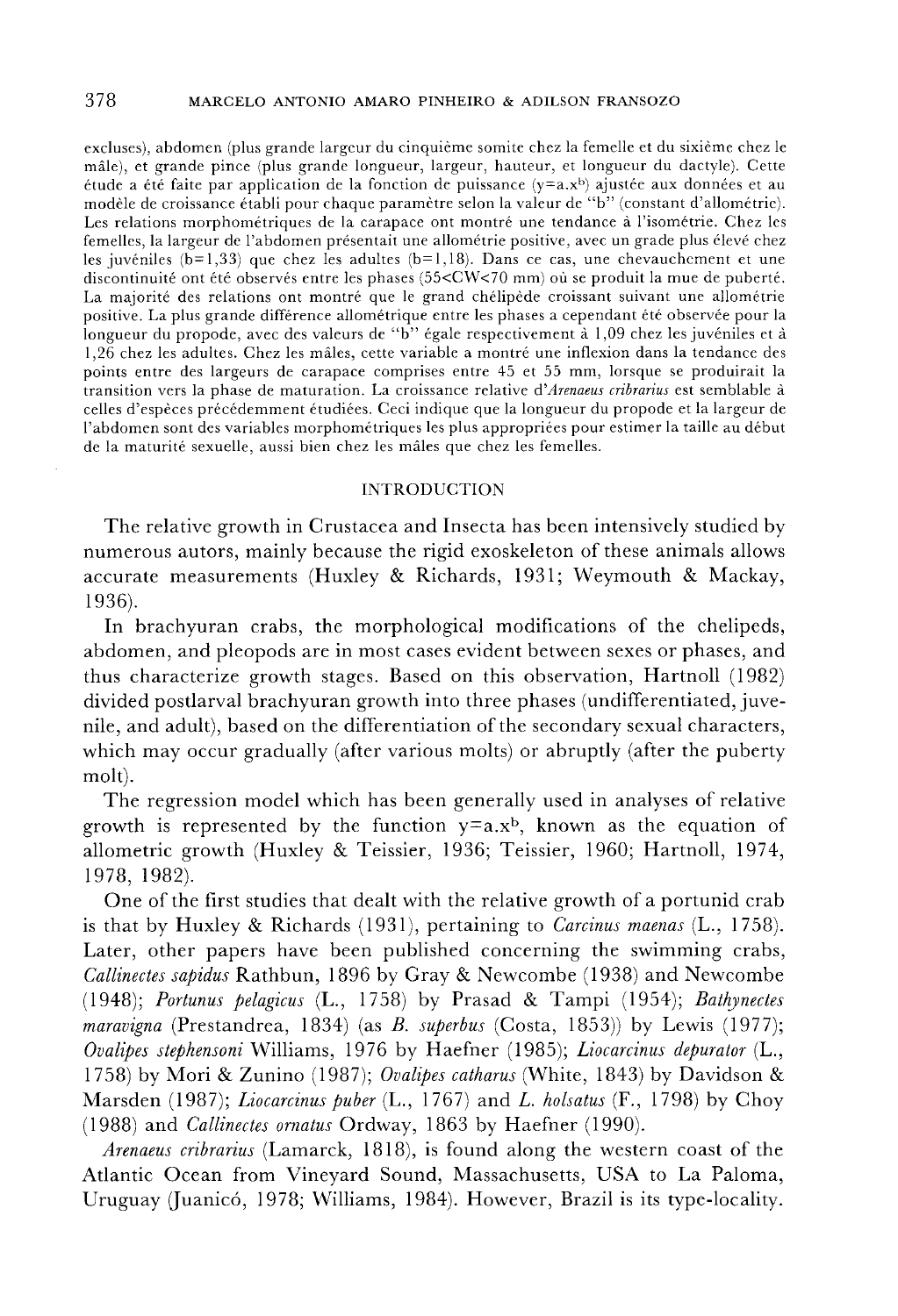There are only a few publications that refer to the biological and ecological aspects of this species. Quite recently, Pinheiro (1991) studied its distributional patterns and population biology in Fortaleza Bay, Ubatuba, SP, Brazil.

The objective of the present study is to describe the relative growth of A. *cribrarius*, based on the analysis of some morphometric relations. So, the best fit equations have been determined for the relationship between selected variables. The results are compared with those obtained from previous studies of other species.

### MATERIAL AND METHODS

Specimens were captured on Ubatuba coast, State of Sao Paulo, Brazil, from November, 1988 to October, 1989, using a shrimp fishery boat provided with two otter-trawls with 10 mm mesh nets.

The animals were separated, packed in plastic bags, and transported to the laboratory, where they were kept in a freezer  $(-10^{\circ}C)$ . Afterwards, specimens were sexed and sorted to maturation phase (juvenile or adult), according to the method commonly used for species of the genus *Callinectes* (cf. Van Engel, 1958; Tagatz, 1968a, b; Taissoun, 1970; Williams, 1974; and Pita et al., 1985).

Each individual had its carapace, abdomen, and the dactylus and propodus of its greater cheliped measured with a 0.01 mm accuracy pair of precision calipers. Those specimens with exoskeletal damage were discarded.

The dimensions used in the analysis are illustrated in fig. 1: carapace length (CL), from the basal region between the frontal teeth to the posterio-median edge; short carapace width (CW), between the bases of the lateral spines; total carapace width (TCW), between the tips of the lateral spines; abdomen width  $(AW)$ , greatest width of the sixth abdominal somite for the males and of the fifth for the females; telson length (TL), from the insertion with the sixth abdominal somite to the distal tip; chelar propodus length (PL), from the tip of the fixed finger to the tip of the medial articulation tooth with the carpus; chelar propodus depth (PD), greatest depth measured from the tip of the single spine in the dorsal region of the propodus to its opposite edge; chelar propodus width (PW), greatest width between the medial and lateral faces of the propodus; chelar dactylus length (DL), from the insertion with the propodus to the distal tip.

The carapace width excluding lateral spines (CW) was considered the independent variable, and the best fit regression was calculated for each sex and maturation phase, using the least squares method (Teissier, 1960; Hartnoll, 1982; Rodrigues, 1985).

Analysis of the allometric growth constant (b), gives information about the increase of one biometric dimension in relation to another, characterizing isometric growth when  $b=1$ , negative allometric growth with  $b<1$  and positive allometry with b>1. To detect the "b"-difference from unity, an interval for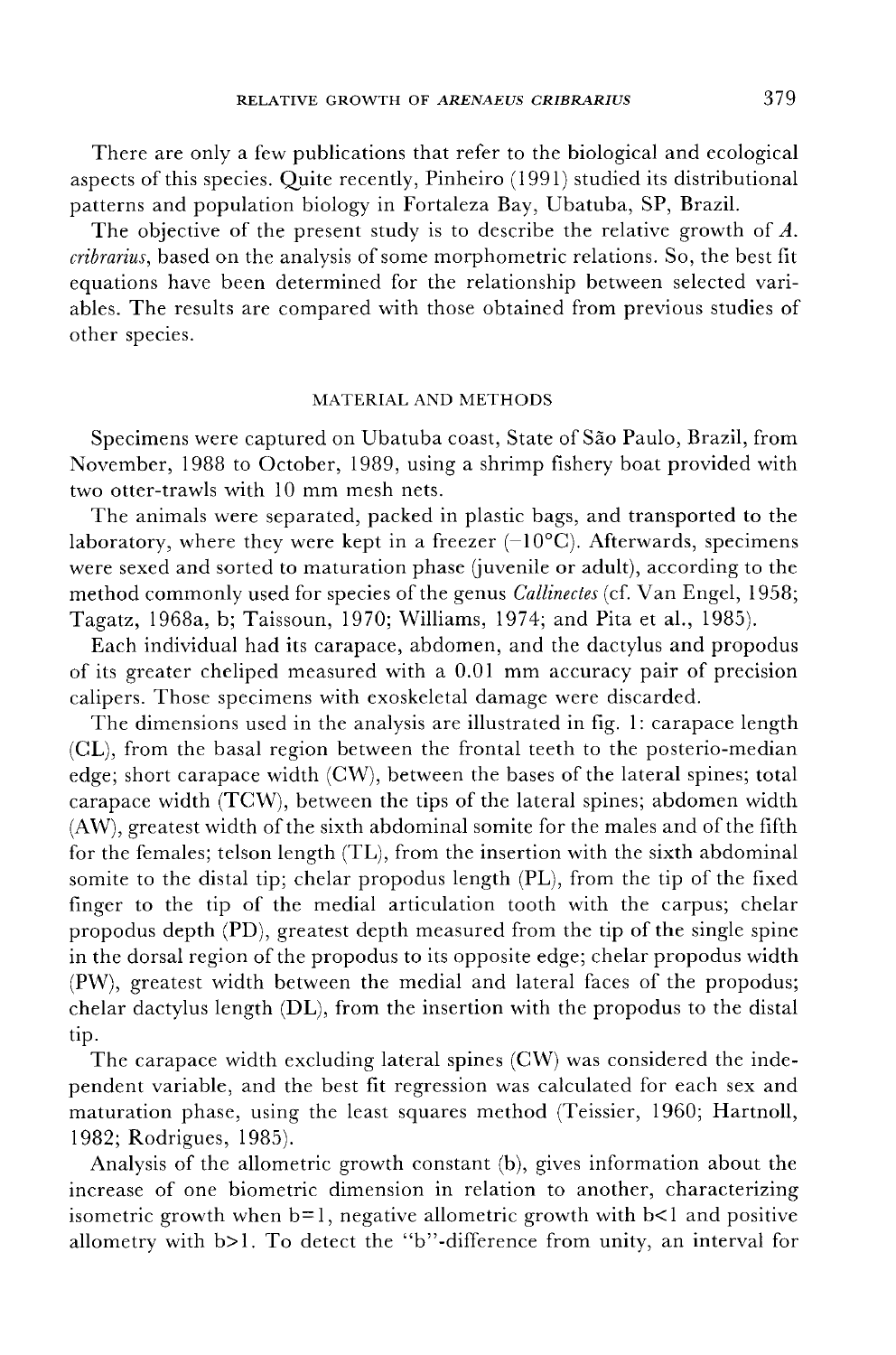

Fig. I. *Arenaeus cribrarius* (Lamarck, 1818). Position of the morphometric variables measured in the carapace (1), chela  $(2 \text{ and } 3)$  and abdomen  $(4, 5 \text{ and } 6)$  of the specimens. CL=carapace length; CW=carapace width; TCW=total carapace width; PL=chelar propodus length; PW=chelar propodus width; PD=chelar propodus depth; DL=chelar dactylus length; AW=abdomen width; TL=tclson length.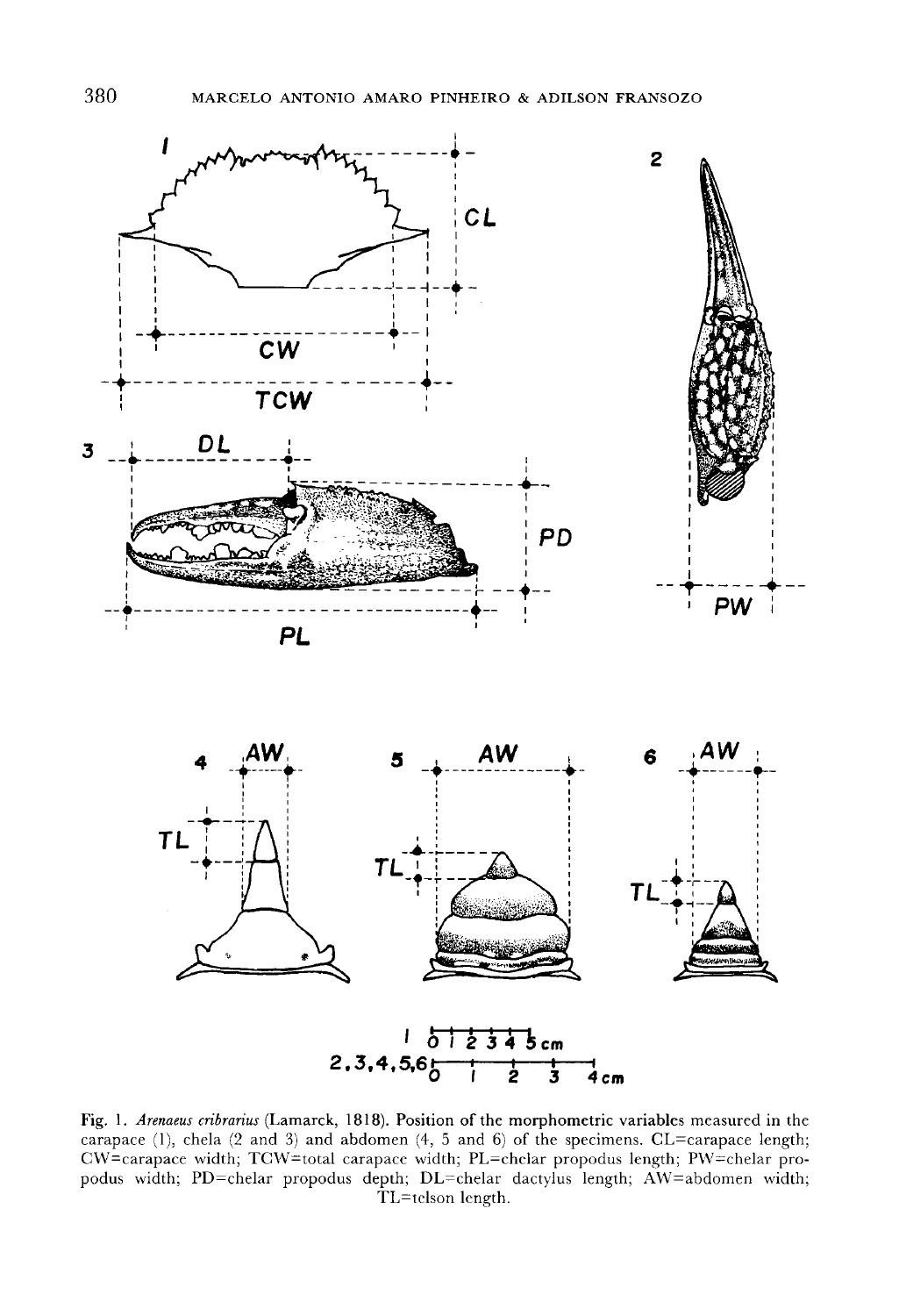"b" included between 0.90 and 1.10 was used, as has been done by Kurata (1962), Kuris & Carlton (1977), and Kuris et al. (1987). When the "b"-value was equal to unity, it was omitted from the equations.

In each case, accuracy of fit of the empirical data to the power function was determined by the coefficient of determination  $(r^2)$  obtained for the log-transformed equation. The equations obtained for the maturation phases were graphically compared between each other, observing possible modifications during growth.

## RESULTS

In table I the relative growth equations of carapace and abdomen for males and females of *A. cribrarius* are shown.

Analyzing the dispersion of the points of the CLxCW relation (fig. 2), one can observe that these points are well aligned and adjusted by the power function (tab. I) indicating isometric growth. Similar results were obtained when each sex and its respective maturation phases were analyzed separately.

Similarly, the TCWxCW relation showed growth near isometry for both sexes, also to be represented by a single equation comprising the total number of specimens.

It can be seen from the empirical values for the  $AWXCW$  relationship (fig. 3), that the males can be represented satisfactorily by a single equation indicating isometric growth. The females, however, showed an overlap between the phases (55<CW<70 mm), characterizing positive allometric growth for both, which was more marked in juveniles  $(b=1.33)$  than in adults  $(b=1.18)$ .



Fig. 2. *Arenaeus cribrarius* (Lamarck, 1818). Morphometric relation between carapace length (CL) and carapace width (CW) (N=403).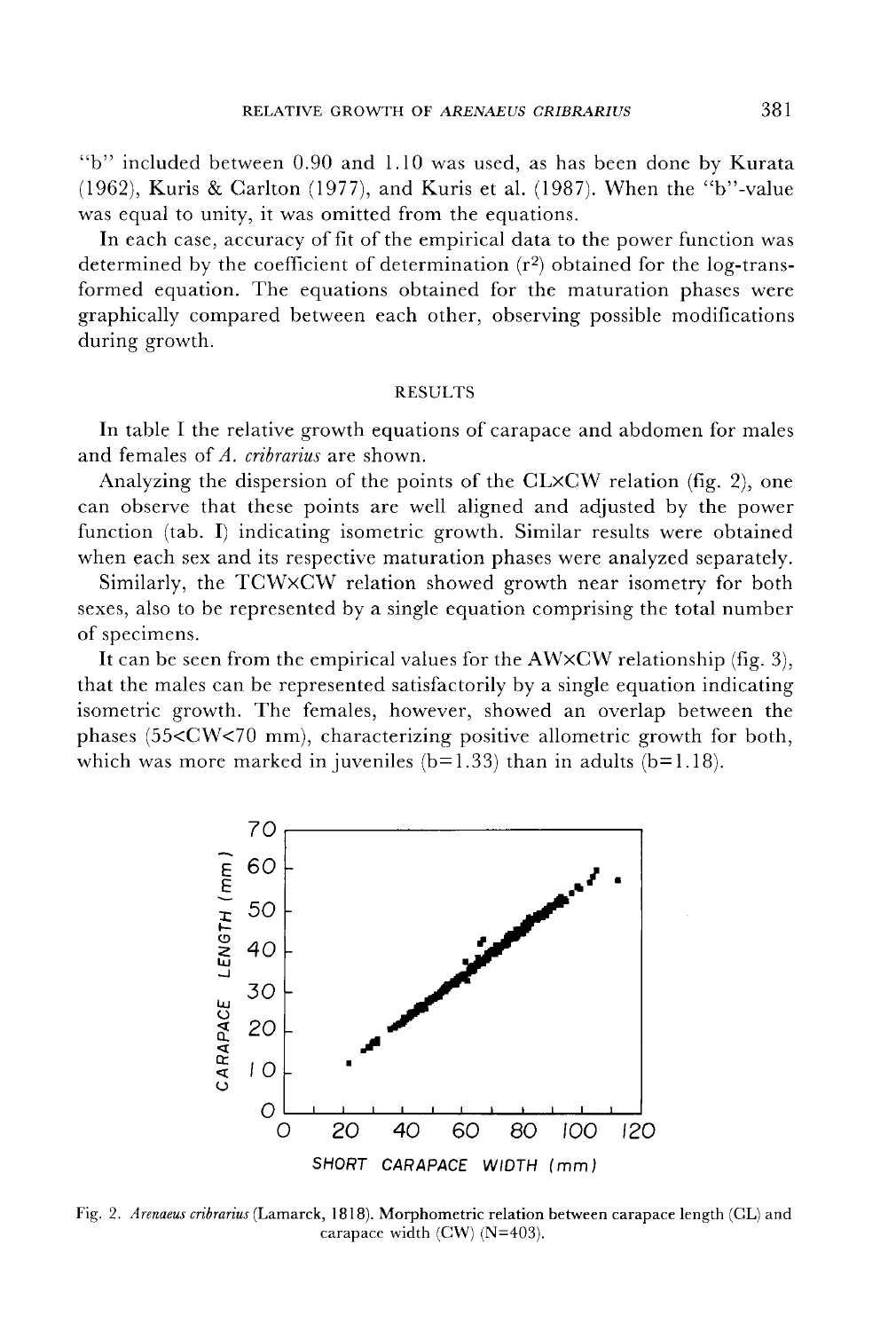# TABLE I

*Arenaeus cribrarius* (Lamarck, 1818). Regression analyses of the carapace and abdomen morphometric relations, based on carapace width without lateral spines (CW) as the independent variable. In all cases the correlation was significant ( $p<0.001$ ) (CL=carapace length; TCW=carapace width with lateral spines; CW=carapace width without lateral spines; AW=abdominal width of the 5th segment of the females and 6th segment of the males; TL=telson length)

| Variable | Sex/Stage    | N   | Power Function                     | $r^2 (0)$ | Allometric<br>Level |
|----------|--------------|-----|------------------------------------|-----------|---------------------|
| CL       | JM           | 45  | $CL=0.528$ CW <sup>1.02</sup>      | 99.64     | $\boldsymbol{0}$    |
|          | AM           | 144 | $CL = 0.613$ CW <sup>0.981</sup>   | 99.14     | $\theta$            |
|          | <b>MTOT</b>  | 189 | $CL=0.577$ CW                      | 99.72     | $\overline{0}$      |
|          | JF           | 95  | CL=0.578CW0.994                    | 99.59     | $\boldsymbol{0}$    |
|          | AF           | 119 | $CL = 0.622$ CW <sup>0.981</sup>   | 97.43     | $\overline{0}$      |
|          | <b>FTOT</b>  | 214 | $CL=0.532$ CW <sup>1.02</sup>      | 99.64     | $\overline{0}$      |
|          | <b>TOTAL</b> | 403 | $CL=0.560CW$                       | 99.96*    | $\overline{0}$      |
| TCW      | MTOT         | 21  | $TCW=1.55CW^{0.954}$               | 99.86     | $\boldsymbol{0}$    |
|          | <b>FTOT</b>  | 35  | TCW=0.84CW0.912                    | 99.54     | $\mathbf{0}$        |
|          | <b>TOTAL</b> | 56  | $TCW=1.69CW^{0.932}$               | 99.84*    | $\mathbf{0}$        |
| AW       | JM           | 43  | $AW=0.0983CW^{1.05}$               | 90.90     | $\mathbf{0}$        |
|          | AM           | 143 | $AW=0.131$ $CW^{0.977}$            | 96.57     | $\mathbf{0}$        |
|          | <b>MTOT</b>  | 186 | $AW=0.121$ CW <sup>0.993</sup>     | 97.97*    | $\overline{0}$      |
|          | JF           | 93  | AW=0.0728CW1.33                    | 96.05*    | $+$                 |
|          | AF           | 115 | $AW=0.177CW^{1.18}$                | 90.01*    | $^{+}$              |
| TL       | JM           | 33  | $TL=0.0287$ CW <sup>1.33</sup>     | $95.16*$  | $+$                 |
|          | AM           | 124 | $TL=0.0721$ CW <sup>1.09</sup>     | 96.21*    | $\boldsymbol{0}$    |
|          | <b>MTOT</b>  | 157 | $TL = 0.0561$ $CW$ <sup>1.15</sup> | 98.00     | $^{+}$              |
|          | JF           | 74  | TL=0.0916CW                        | 94.67     | $\theta$            |
|          | AF           | 112 | $TL = 0.106$ $CW$ <sup>0.953</sup> | 79.11     | $\boldsymbol{0}$    |
|          | <b>FTOT</b>  | 186 | TL=0.137CW0.900                    | 98.38*    | $\overline{0}$      |

JM=juvenile male; AM=adult male; MTOT=male total; JF=juvcnile female; AF=adult female; FTOT=female total; N=number of individuals;  $*=$ The best equations to represent the relative growth; O=isometry; +=positive allometry.

The telson length (TL) for juvenile males showed faster growth when related to the carapace width (positive allometry) in comparison to the adult phase (isometry). For the females this relation indicated isometry for both phases with the best fit obtained for the total specimens of this sex (see table I).

In table II, the relative growth equations of the propodus for both sexes of  $A$ . *cribrarius* are shown. The PLxCW relation shows that with the transition between the phases, the propodus increased more emphatically in males, remaining unchanged in females (fig. 4). Females presented isometric growth,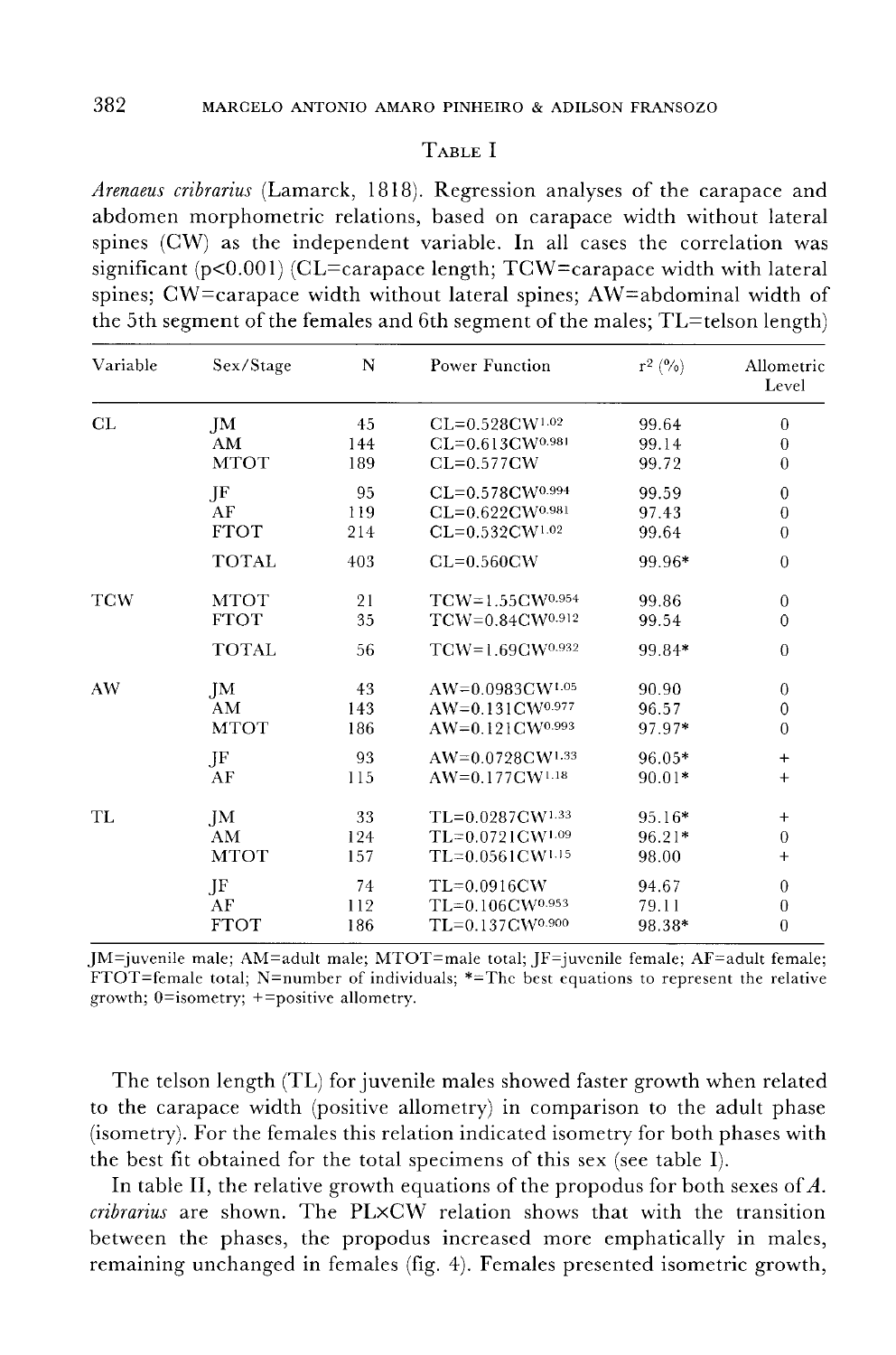

Fig. 3. *Arenaeus cribrarius* (Lamarck, 1818). Morphometric relation between abdominal width (AW) and carapace width (CW) juvenile females (N=93); adult females (N=115); total males (N=186).



Fig. 4. *Arenaeus cribrarius* (Lamarck, 1818). Morphometric relation between propodus length (PL) and carapace width (CW) juvenile males (N=43); adult males (N=141); total females (N=205).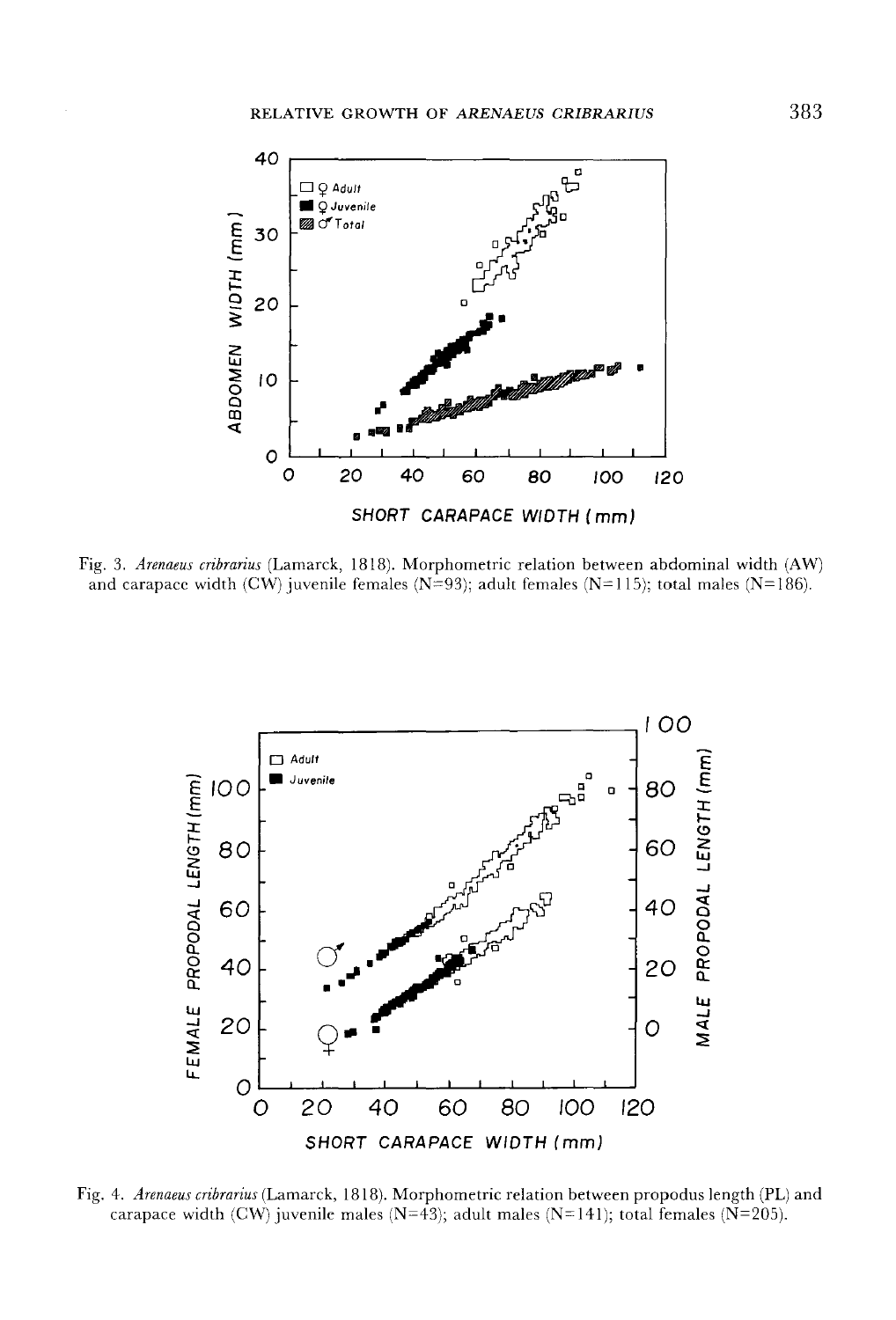## TABLE II

*Arenaeus cribrarius* (Lamarck, 1818). Regression analyses of greater cheliped morphometric relations, based on carapace width without lateral spines (CW) as the independent variable. In all cases the correlation was significant  $(p<0.001)$  (PL=propodus length; PW=propodus width; PD=propodus depth; DL=dactylus length)

| Variable  | Sex/Stage              | N   | Power Function                 | $r^2$ (%) | Allometric<br>Level |
|-----------|------------------------|-----|--------------------------------|-----------|---------------------|
| PL        | JМ                     | 43  | $PL=0.455CW^{1.09}$            | 99.39*    | $\boldsymbol{0}$    |
|           | AM                     | 141 | $PL=0.237$ CW <sup>1.26</sup>  | 96.40*    | $+$                 |
|           | <b>FTOT</b>            | 184 | PL=0.307CW1.20                 | 98.62     | $^{+}$              |
|           | JF                     | 89  | $PL=0.435CW^{1.10}$            | 97.48     | $\theta$            |
|           | AF                     | 116 | $PL=0.463$ CW <sup>1.09</sup>  | 88.83     | $\boldsymbol{0}$    |
|           | <b>FTOT</b>            | 205 | $PL=0.465$ CW <sup>1.08</sup>  | 98.10*    | $\overline{0}$      |
| PW        | JM                     | 33  | PW=0.0781CW1.16                | 95.96*    | $+$                 |
|           | AM                     | 114 | $PW=0.0446$ CW <sup>1.30</sup> | $95.32*$  | $^{+}$              |
|           | <b>MTOT</b>            | 147 | $PW=0.0534CW^{1.26}$           | 98.11     | $+$                 |
|           | JF                     | 69  | $PW=0.0602 \text{CW}^{1.22}$   | 93.29     | $\boldsymbol{+}$    |
|           | AF                     | 107 | PW=0.0659CW1.19                | 86.05     | $+$                 |
|           | <b>FTOT</b>            | 176 | $PW=0.0620$ CW <sup>1.21</sup> | 96.44*    | $+$                 |
| <b>PD</b> | JM                     | 33  | PD=0.111CW1.14                 | 98.34*    | $\! + \!\!\!\!$     |
|           | $\mathbf{A}\mathbf{M}$ | 116 | PD=0.0714CW1.24                | 96.44*    | $\! + \!$           |
|           | <b>MTOT</b>            | 149 | PD=0.0935CW1.18                | 98.61     |                     |
|           | JF                     | 70  | PD=0.0993CW1.16                | 94.83     | $+$                 |
|           | AF                     | 109 | PD=0.0880CW1.19                | 88.77     | $\qquad \qquad +$   |
|           | <b>FTOT</b>            | 179 | PD=0.0907CW1.18                | 97.23*    | $+$                 |
| DL        | JM                     | 33  | $DL=0.185CW^{1.13}$            | 97.98*    |                     |
|           | AM                     | 116 | $DL=0.103$ CW <sup>1.27</sup>  | 97.08*    | $^{+}$              |
|           | <b>MTOT</b>            | 149 | $DL=0.147$ CW <sup>1.19</sup>  | 98.73     | $^{+}$              |
|           | JF                     | 70  | DL=0.181CW1.13                 | 94.94     |                     |
|           | AF                     | 110 | $DL=0.162$ CW <sup>1.16</sup>  | 87.91     | $+$                 |
|           | <b>FTOT</b>            | 180 | $DL=0.165$ CW <sup>1.15</sup>  | 97.12*    | $+$                 |

JM=juvenile male; AM=adult male; MTOT=male total; JF=juvenile female; AF=adult female; FTOT=female total; N=number of individuals; \*=The best equations to represent the relative growth; O=isometry; +=positive allometry.

with a better adjustment when the two phases were clustered. The males showed growth next to isometry for the juveniles  $(b=1.09)$ , changing later to positive allometry in the adults  $(b=1.26)$ . Changes in the degree of positive allometry were also evident for the males in transition between the phases, considering the other dimensions of the chela. The same thing seemed to happen with the females, in spite of their failure to show distinct differences when the "b"-values of the maturation phases were compared.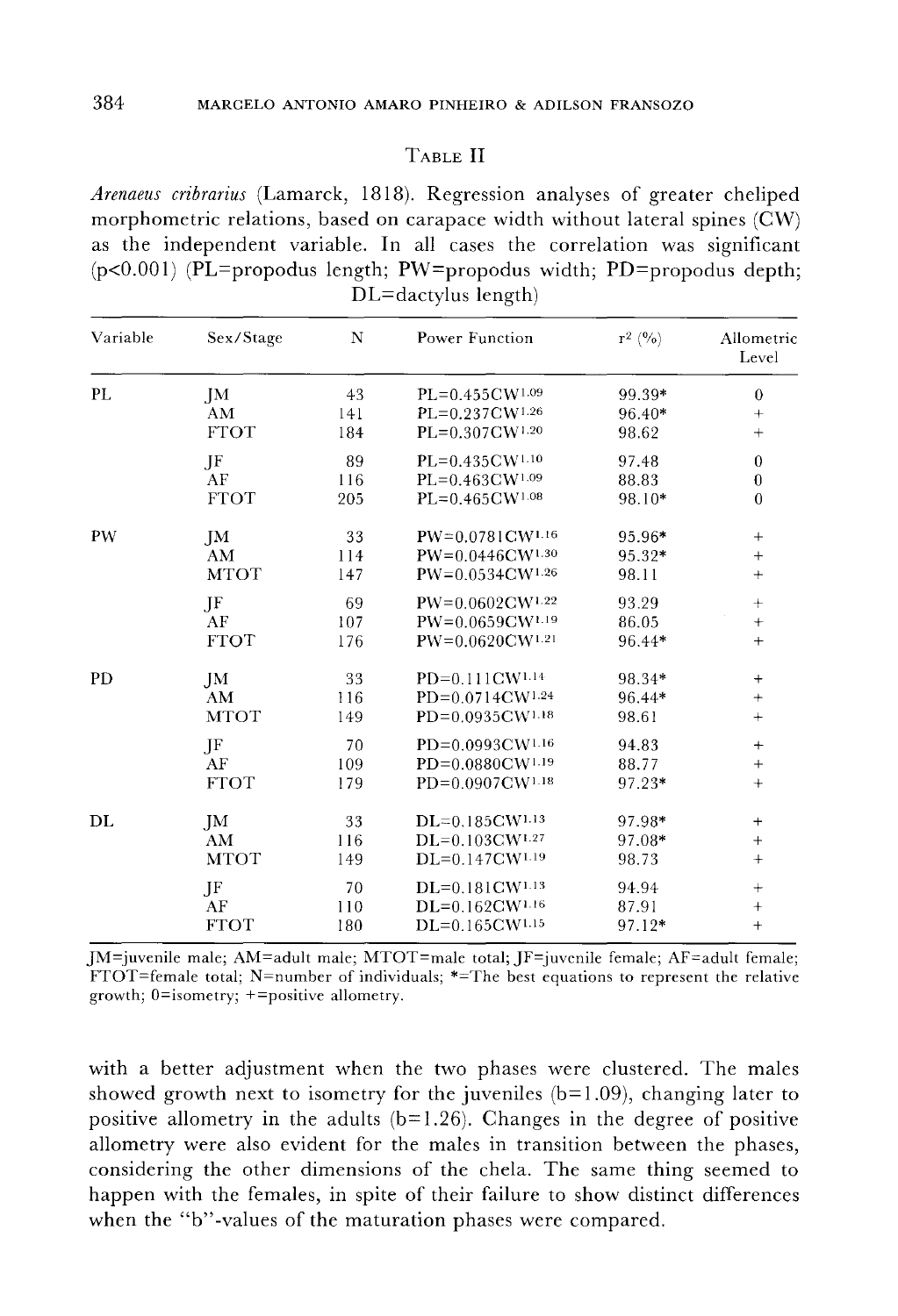The values of the carapace width (CW) observed for juvenile males ranged from 22.1 to 54.7 mm, and from 46.0 to 112.0 mm for the adults. For juvenile females these ranged from 28.4 to 68.3 mm, and from 56.1 to 92.3 mm for adults. These overlaps must be taken into account when the equations are used to determine relationships between variables.

### DISCUSSION

Observing the equations of relative growth for *A. cribrarius,* it is possible to ascertain the existence of a similarity with the pattern described for other portunids studied previously (tab. III), as well as for the majority of the brachyurans, according to comparison with the review by Hartnoll (1974).

## TABLE **III**

Allometric growth constant values ("b") for some portunid species, where the carapace width (CW) was considered the independent variable

| Species                       | Author                                  | Males                    |                          |                          | Females                  |                          |                          |
|-------------------------------|-----------------------------------------|--------------------------|--------------------------|--------------------------|--------------------------|--------------------------|--------------------------|
|                               |                                         | J                        | A                        | T                        | J                        | A                        | T                        |
| Carapace length (CL)          |                                         |                          |                          |                          |                          |                          |                          |
| Callinectes sapidus (1)       | Newcombe et al. (1949)                  |                          | $\overline{\phantom{0}}$ | 0.92                     | $\qquad \qquad -$        | -                        | 0.91                     |
| Bathynectes maravigna (2)     | Lewis (1977) (as B. superbus)           |                          | -                        | 0.94                     | $\overline{\phantom{0}}$ | $\overline{\phantom{0}}$ | 0.94                     |
| Ovalipes stephensoni (2)      | Haefner (1985)                          |                          | $\overline{\phantom{0}}$ | 0.96                     |                          | $\overline{\phantom{0}}$ | 0.96                     |
| Ovalipes catharus $(1)$       | Davidson & Marsden (1987)               | $\qquad \qquad -$        | $\overline{\phantom{0}}$ | 0.94                     |                          | $\overline{\phantom{0}}$ | 0.94                     |
| Arenaeus cribrarius (2)       | (present study)                         | 0.99                     | 0.98                     | 1.00                     | 1,02                     | 0.98                     | 1.00                     |
| Propodus length (PL)          |                                         |                          |                          |                          |                          |                          |                          |
| Carcinus maenas               | Veillet (1945)                          | 1.20                     | 1.20                     | $\qquad \qquad -$        | 1.20                     | 1.20                     |                          |
| Portunus pelagicus            | Prasad & Tampi (1954)                   | 1.16                     | 1.59                     | $\overline{\phantom{a}}$ | 1.06                     | 1.03                     |                          |
| Bathynectes maravigna         | Lewis $(1977)$ (as <i>B. superbus</i> ) |                          | $\overline{\phantom{a}}$ | 1.11                     |                          | $\frac{1}{2}$            | 0.99                     |
| Ovalipes stephensoni          | Haefner (1985)                          | $(1.00-1.04)$            | 1.40                     | 1.15                     | à.                       | $\overline{\phantom{0}}$ | 1.02                     |
| Ovalipes catharus             | Davidson & Marsden (1987)               |                          |                          | 0.94                     | $\overline{\phantom{0}}$ | $\qquad \qquad -$        | 0.98                     |
| Liocarcinus depurator         | Mori & Zunino (1987)                    | 1.08                     | 1.03                     | $\overline{\phantom{a}}$ | 1.14                     | 1.02                     |                          |
| Arenaeus cribrarius           | (present study)                         | 1.09                     | 1.26                     | 1.20                     | 1.10                     | 1.09                     | 1.08                     |
| Abdominal width (AW)          |                                         |                          |                          |                          |                          |                          |                          |
| Portunus pelagicus (3)        | Prasad & Tampi (1954)                   | 0.99                     | 0.99                     | $\qquad \qquad -$        | 1.21                     | 1.52                     |                          |
| Carcinus maenas (3)           | Démeusy $(1958)$                        |                          | -                        |                          | 1.25                     | 1.21                     |                          |
| Bathynectes maravigna (5)     | Lewis $(1977)$ (as <i>B. superbus</i> ) | $\overline{\phantom{0}}$ | $\overline{\phantom{m}}$ | 0.99                     | 1.33                     | 1.42                     | 1.44                     |
| Ovalipes stephensoni (6)      | Haefner (1985)                          |                          | $\qquad \qquad -$        | 1.04                     | $(1.29 - 1.52)$          | 1.45                     | 1.48                     |
| Ovalipes catharus $(7)$       | Davidson & Marsden (1987)               |                          | $\overline{\phantom{0}}$ | 0.99                     | 1.00                     | 1.55                     | 1.35                     |
| $Liocarcinus$ depurator $(4)$ | Mori & Zunino (1987)                    |                          |                          | $\overline{\phantom{0}}$ | 1.46                     | 1.34                     | $\overline{\phantom{a}}$ |
| Liocarcinus puber (5)         | Choy (1988)                             | $\overline{\phantom{0}}$ |                          | 1.07                     | 1.45                     | 1.41                     |                          |
| Liocarcinus holsatus (5)      | Choy (1988)                             |                          | $\qquad \qquad -$        | 1.09                     | 1.19                     | 1.40                     | $\overline{\phantom{0}}$ |
| Arenaeus cribrarius (4)       | (present study)                         | 1.05                     | 0.98                     | 0.99                     | 1.33                     | 1.18                     | 1.74                     |

 $J=$ juvenile; A=adult; T=total; (1)=carapace width including lateral spines; (2)=carapace width excluding lateral spines; (3)=without information about the number ofthe abdominalsomite; (4)=males(width ofthe sixth abdominal somite) and female (width of the fifth abdominal somite); (5)=width of the sixth abdominal somite; (6)=width of the fourth abdominal somite; (7)=width of the fifth abdominal somite.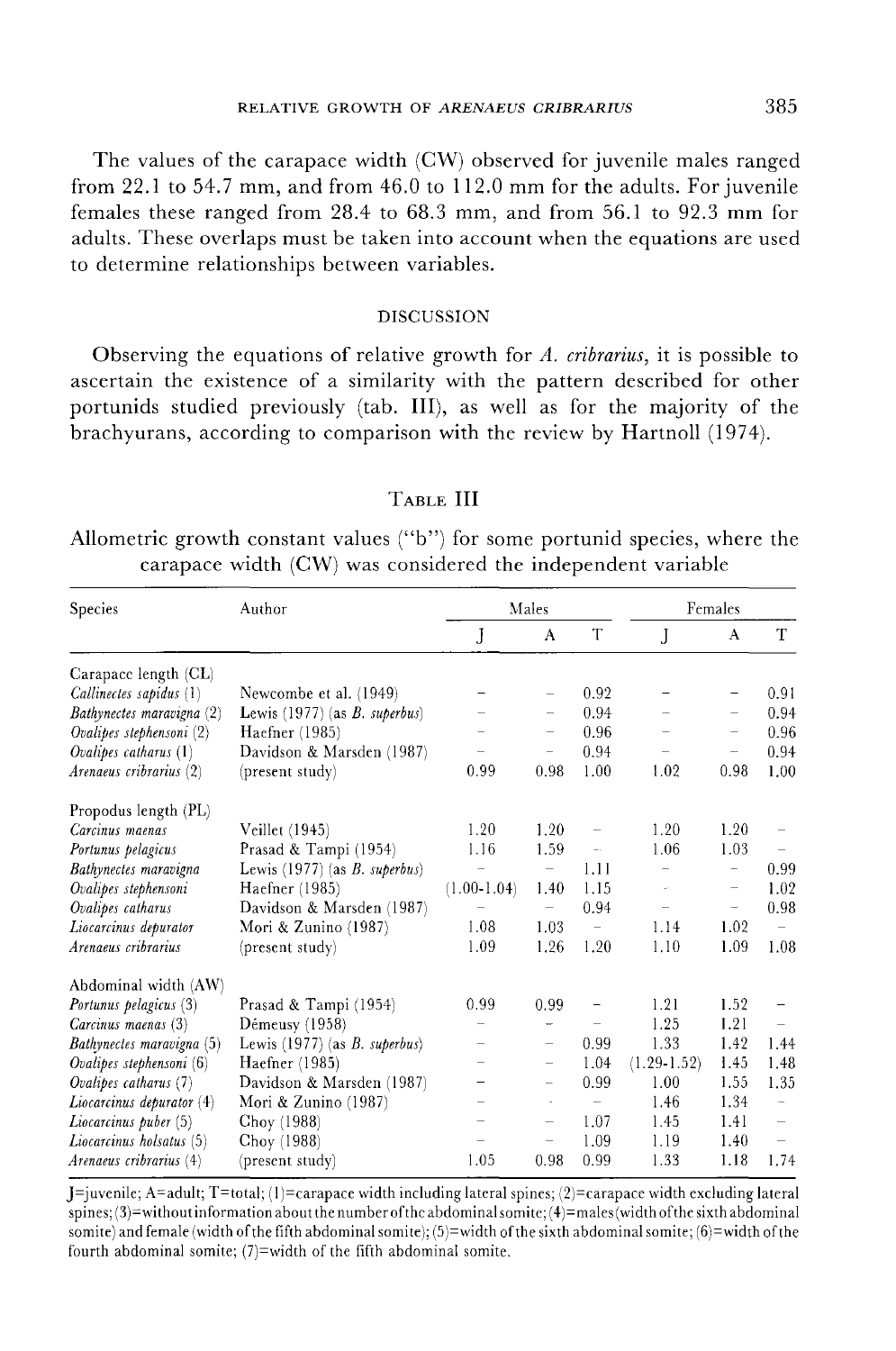Generally, when two carapace measurements of a brachyuran are related, e.g., CLxCW, it is not possible to notice changes during the ontogeny with a tendency to isometry. *A. cribrarius* belongs to this pattern (tab. III). This fact was also observed for the TCW×CW relation, indicating that lateral spines grow proportionally to the carapace. In spite of this, some species can present longer lateral spines in the juveniles than in adults, as has already been found by Lewis (1977) in *Bathynectes maravigna*  $(= B.$  *superbus*). It is possibly associated with an abrasion or an easier break, possibly due to fragility, after the terminal molt, a common phenomenon in decapod crustaceans.

In the literature, there are frequent citations about the importance of morphometry and growth of chelar dimensions (generally chelar propodus length or depth) to characterize a possible sexual dimorphism and maturation in crabs (Hartnoll, 1974; Vannini & Gherardi, 1988). These studies are especially relevant for males, because chela size is more important when chelae participate in intra- or interspecific combat, giving the individual crabs a disproportionately larger size. Another adaptative advantage would exist during reproduction, when the males compete with other males for females which, after having been selected, are held and manipulated by the chelipeds during copulation (Hartnoll, 1968, 1972; Warner, 1970).

The PLxCW relation showed a clear increase in propodus length of A. *cribrarius* males soon after the puberty molt, which may occur when the carapace width  $(CW)$  is between 45 and 55 mm (fig. 4) due to an increase in the level of allometric growth.

A great similarity was observed between the equation for total females  $(PL=0.47 \text{CW}^{1.08})$  and that calculated for juvenile males  $(PL=0.46 \text{CW}^{1.09})$ , showing that the propodus length grew isometrically in relation to the carapace in the juvenile phase independently of sex. Modifications occurred only for males after the puberty molt, when their growth was positively allometric in this respect.

In table III, one can observe that *Ovalipes stephensoni* is the only species of swimming crab that is similar to *A. cribrarius,* as for the relative growth of the propodus length. These two species differ from the pattern described by Hartnoll (1982) for brachyuran males whose growth is isometric in the undifferentiated phase, positively allometric in the juvenile phase, and only increasing in degree after the puberty molt in the adult phase. In spite of this, the females of *A. cribrarius* followed the same pattern described by Hartnoll (1982), showing isometry in all phases.

The other chelar dimensions also showed a higher growth rate than those of the carapace, although the difference in allometric degree between the phases was more evident for the propodus length. Therefore, this variable was considered the most indicative for studies on the appraisal of the size of onset of sexual maturity in males.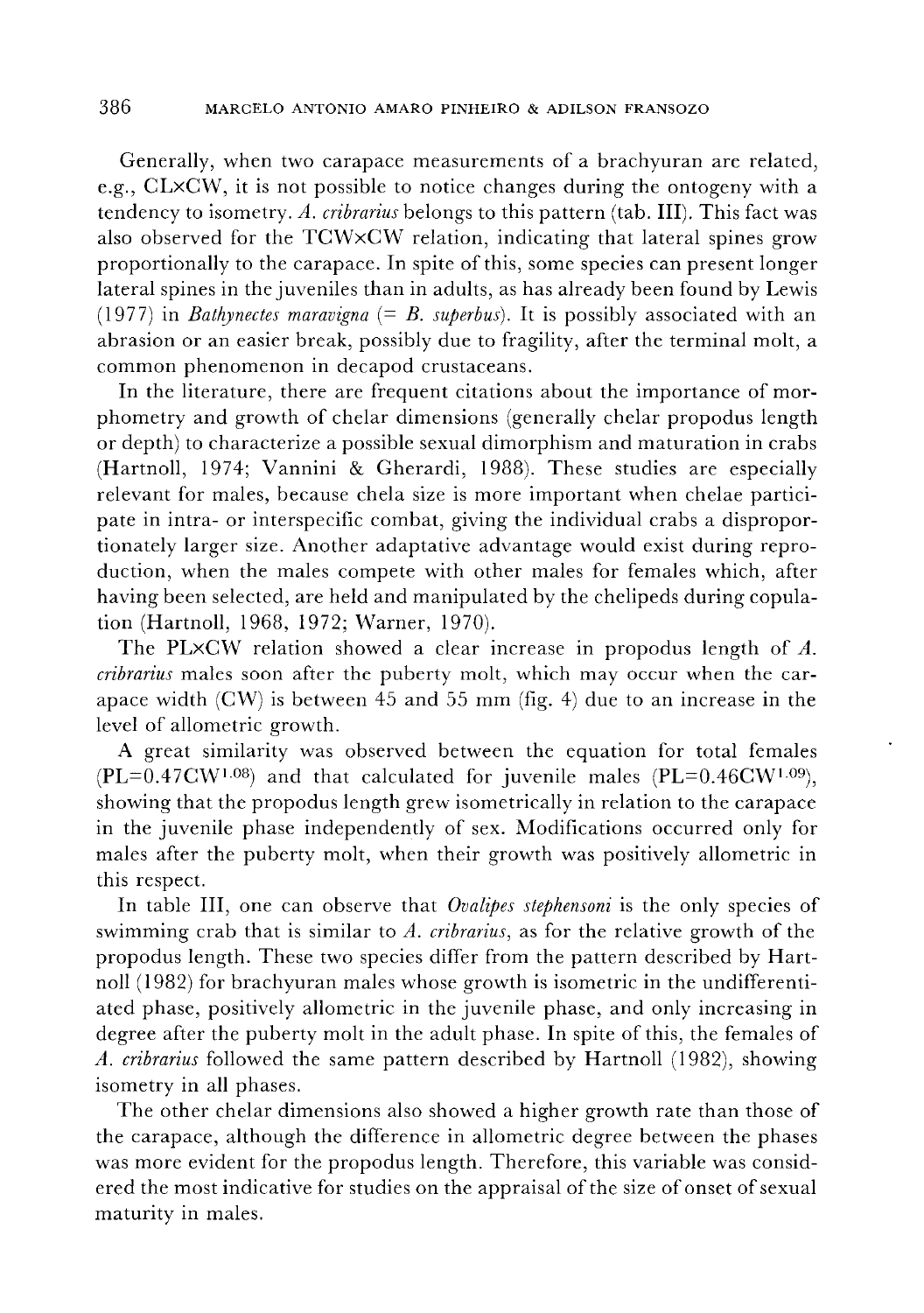The growth of the abdominal width (AW) generally characterizes a welldefined sexual dimorphism in representatives of the infraorder Brachyura. The pattern observed for *A. cribrarius* for the AWxCW relation follows that for the majority of crab species in general, as well as that for the portunids, as can be seen from table **III.**

From the regression AWxCW (fig. 3), it is concluded, that the puberty molt of the females ranges from CW of 55 to 70 mm, which corresponds with the size range over which females were found to have reached sexual maturity. Therefore, this relation can be used with success only in diagnosing the size at which the females of*A. cribrarius* begin their sexual maturation; for the males this does not apply.

It is important to point out that the calculation of regression by the least squares method (Model II) has been intensively used. For this reason, it has been considered as a pattern methodology. However, its use has been criticized when compared to the reduced major axis method (Model I), considered more appropriate when the two involved variables present natural variability (Lovett & Felder, 1989).

According to Finney & Abele (1981) the two methodologies are equivalent when the coefficient of correlation (r) of the regression analyzed exceeds 0.95. **In** such cases the "r" influence in the calculation of the slope (B) by Model II is very small (B=b/r, where "b" represents the slope obtained by Model I).

A review of the literature on relative growth in crustaceans has revealed, that there is a need to standardize the methodology because some authors still fit a simple linear regression to their data, rather than using log-transformed data to determine the constant of growth (b), which makes their results difficult to compare with those discussed in other papers as, e.g., the work by Du Preez & Mclachlan (1984) on *Ovalipes punctatus* (De Haan, 1833).

The relative growth of the swimming crab *Callinectes ornatus* was described by Haefner (1990), and in spite of his results being reliable and very similar to those obtained for *A. cribrarius,* they were excluded from table **III** because in this case, the variable considered as independent was the carapace length and not its width.

**In** the future, this work may be of help to estimate the beginning of (morphological) sexual maturity in *A. cribrarius,* by using the propodus length for males and the abdominal width for females, respectively.

## ACKNOWLEDGEMENTS

We are thankful to Profa. Dra. Maria Lucia Negreiros Fransozo for her scientific support; to the "Conselho Nacional de Desenvolvimento Cientifico e Tecnológico" (CNPq) for the financial support to the first author; to "Fundação para o Desenvolvimento da UNESP" (FUNDUNESP) (no. 287/88DFP) and "Conselho Nacional de Desenvolvimento Cientifico e Tecno16gico"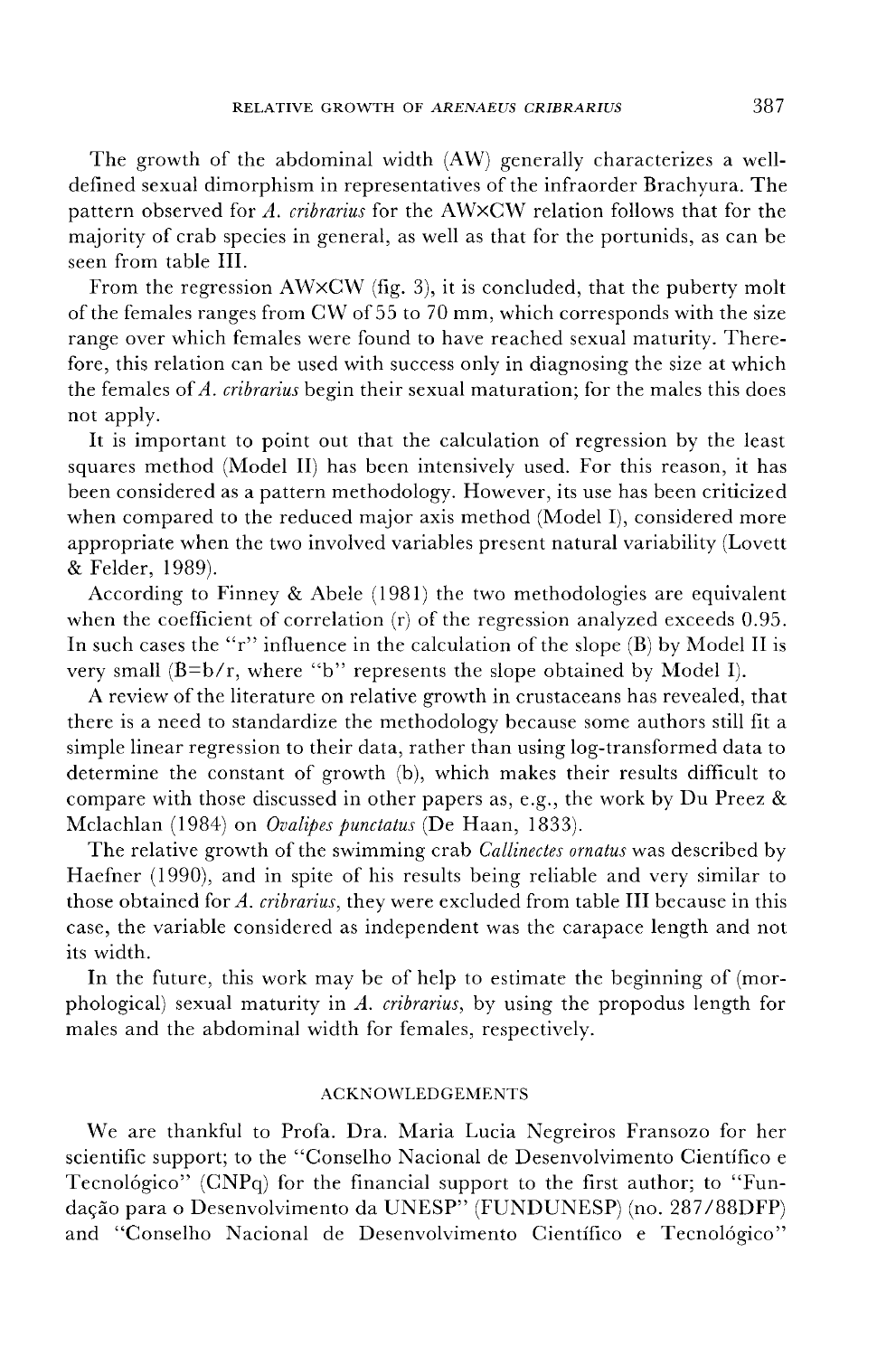$(CNPq)$  (no. 401908/88.7-ZO) for the financial support to the project carried out at Fortaleza Bay. We are also thankful to the NEBECC coworkers Fernando L. Mantelatto, Sandra Santos, Alvaro L.D. Reigada, and Jelly M. Nakagaki, for their help during collection and analysis of specimens, and to Mr. Jose Mario Pisani for drawing services.

#### REFERENCES

- CHOY, S.C., 1988. Reproductive biology of *Liocarcinus puber* and *L. holsatus* (Decapoda, Brachyura, Portunidae) from the Gower Peninsula, South Wales. Mar. Ecol., 9 (3): 227-241.
- DAVIDSON, RJ. & 1.D. MARSDEN, 1987. Size relationships and relative growth of the New Zealand swimming crab *Ovalipes catharus* (White, 1843). Journ. Crust. BioI., 7 (2): 308-317.
- DEMEUSY, *N.,* 1958. Recherches sur la mue de puberte du decapode brachyoure *Carcinus maenas* Linné. Arch. Zool. exp. gén., 95: 253-492.
- Du PREEZ, H.H. & A. MCLACHLAN, 1984. Biology of the three-spot swimming crab, *Ovalipes punctatus* (De Haan). 1. Morphometrics and relative growth (Decapoda, Portunidae). Crustaceana, 47 (I): 72-82.
- FINNEY, W.C. & L.G. ABELE, 1981. Allometric variation and sexual maturity in the obligate coral commensal *Traperia ferruginea* Latreille (Decapoda, Xanthidae). Crustaceana, 41 (2): 113-130.
- GRAY, E.H. & C.L. NEWCOMBE, 1938. Studies of moulting in *Callinectes sapidus.* Growth, 2: 285-296.
- HAEFNER, P.A., JR., 1985. Morphometry, reproduction, diet, and epizoites of *Ovalipes stephensoni* Williams, 1976 (Decapoda, Brachyura). Journ. Crust. BioI., 5 (4): 658-672.
- --, 1990. Morphometric growth and size at maturity of *Callineetes ornatus* (Brachyura: Portunidae) in Bermuda. Bull. Mar. Sci., 46 (2): 274-286.
- HARTNOLL, R.G., 1968. Reproduction in the burrowing crab, *Corystes cassivelaunus* (Pennant, 1777) (Decapoda, Brachyura). Crustaceana, 15: 165-170.
- --, 1972. The biology of the burrowing crab, *Corystes cassivelaunus.* Bijdragen Dierkunde, 42: 139-155.
- --, 1974. Variation in growth pattern between some secondary sexual characters in crabs (Decapoda, Brachyura). Crustaceana, 27 (2): 131-136.
- -, 1978. The determination of relative growth in Crustacea. Crustaceana, 34 (3): 281-293.
- -, 1982. Growth. In: L.G ABELE, (ed.), The biology of Crustacea, 2. Embryology, morphology, and genetics: 111-196. (New York, Academic Press).
- HUXLEY, J.S. & O.W. RICHARDS, 1931. Relative growth of the abdomen and the carapace of the shore-crab *Carcinus maenas.Journ.* mar. bioI. Assoc. U.K., 17 (3): 1001-1015.
- HUXLEY, J.S. & G. TEISSIER, 1936. Terminologie et notation dans la description de la croissance relative. C. R. Seances Soc. BioI. Fil., 121: 934-936.
- JUANICÓ, M., 1978. Ampliacion de la distribución geográfica de tres especies de Brachyura (Crustacea: Decapoda) para aguas uruguayas. Iheringia, (Serie Zoologica) 51: 45-46.
- KVRATA, H., 1962. Studies on the age and growth of Crustacea. Bull. Hokkaido Reg. Fish. Res. Lab., 24: 1-115.
- KURIS, A.M. & T. CARLTON, 1977. Description ofa new species, *Crangon handi,* and a new genus, *Lissocangron,* of crangonid shrimps (Crustacea: Caridea) from the Californian coast, with notes on adaptation in body shape and coloration. BioI. Bull., Woods Hole, 153: 540-559.
- KURIS, A.M., Z. RAVANAN, A. SAGI & D. COHEN, 1987. Morphotypic differentiation of male Malaysian giant prawns, *Macrobrachium rosenbergii.* Journ. Crust. BioI., 7: 219-237.
- LEWIS, E.G., 1977. Relative growth and sexual maturity of *Bathynectes superbus* (Costa) (Decapoda: Portunidae). Journ. nat. Hist., London, **11:** 629-643.
- LOVETT, D.L. & D.L. FELDER, 1989. Application of regression techniques to studies of relative growth in crustaceans. Journ. Crust. BioI., 9 (4): 529-539.
- MORI, M. & P. ZUNINO, 1987. Aspects of the biology of *Liocarcinus depurator* (I..) in the Ligurian Sea. Invest. Pesq., Barcelona, 51 (I): 135-145.
- NEWCOMBE, C.L., 1948. An application of the allometry equation to the study of growth in *Callinectes sapidus* Rathbun. Am. Natural., 82: 315-325.